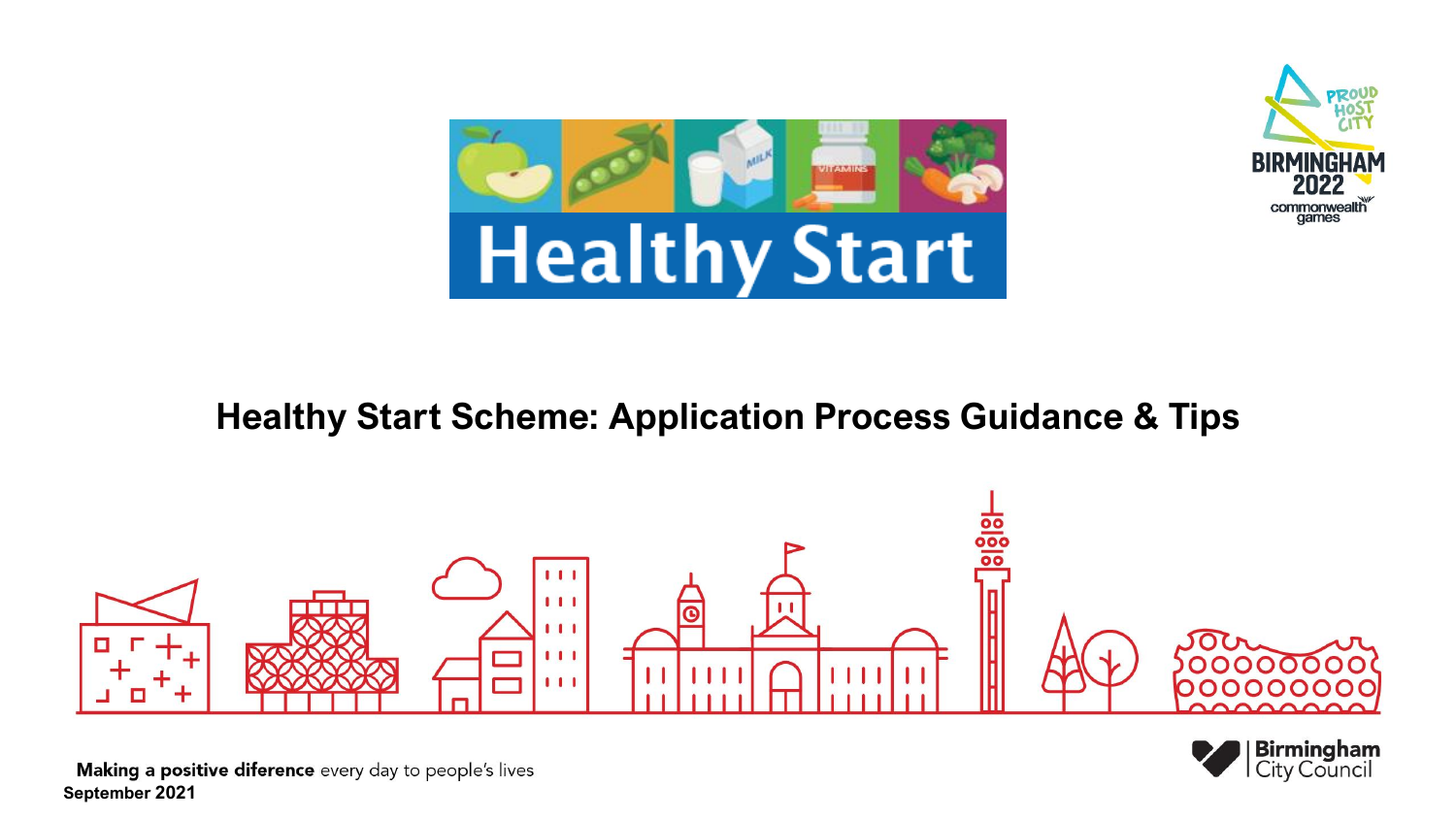## **1. Completing the application form**

Many Healthy Start Voucher forms are rejected because the application form is completed incorrectly.

#### **Please ensure**:

- The application is completed in **black ink** and **CAPITAL LETTERS**
- Tick all the relevant boxes including all the benefits you are entitled to
- Only tick the Universal Credit if you work and earn less than £408 per month
- Don't forget to enter your due date
- Do not apply before 10 weeks pregnant
- Ensure the child's name matches their name on the benefits



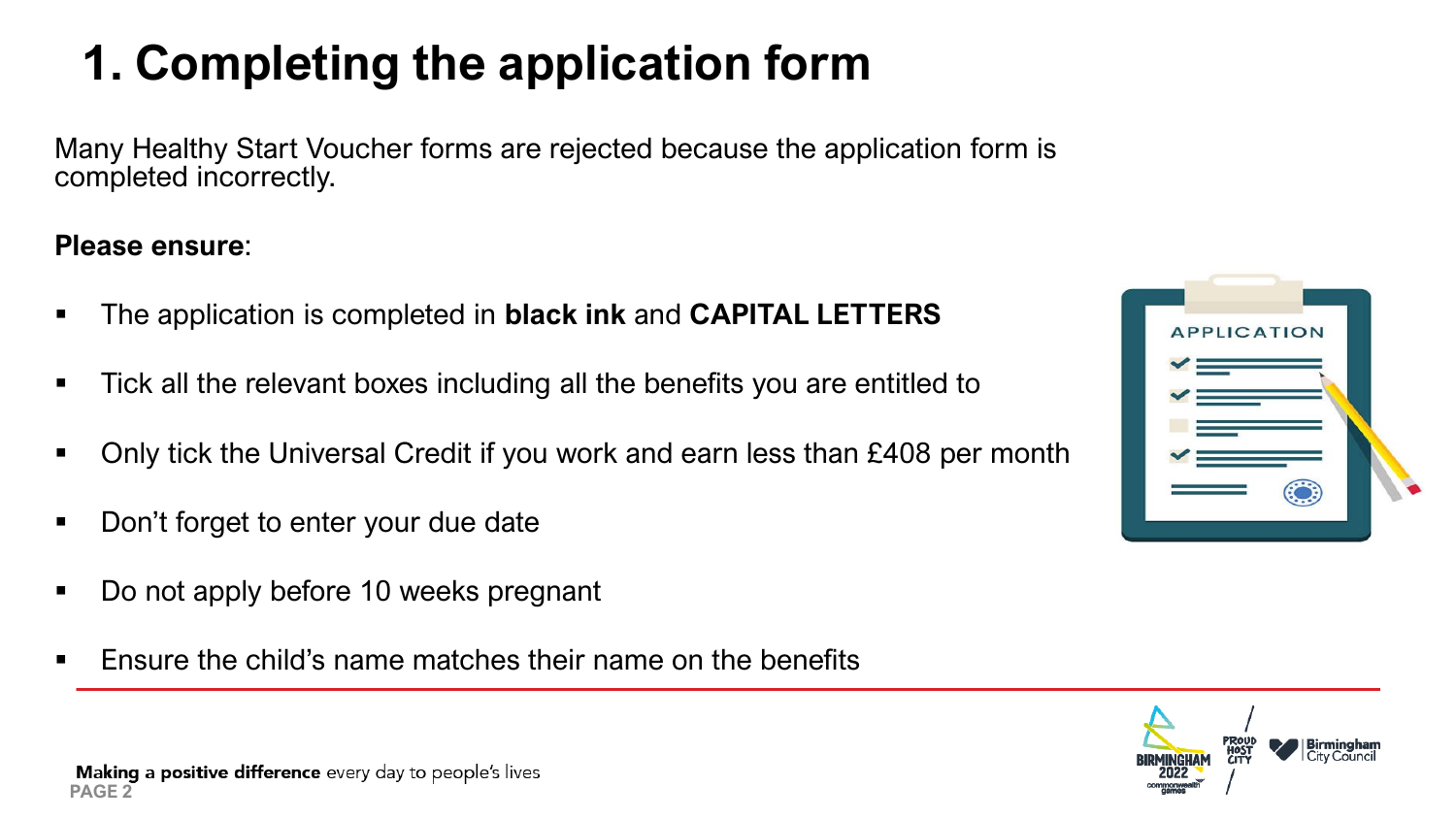#### **2. Send completed application forms to:**

Freepost RRTR-SYAE-JKCR Healthy Start Issuing Unit PO Box 1067 **Warrington** WA55 1EG



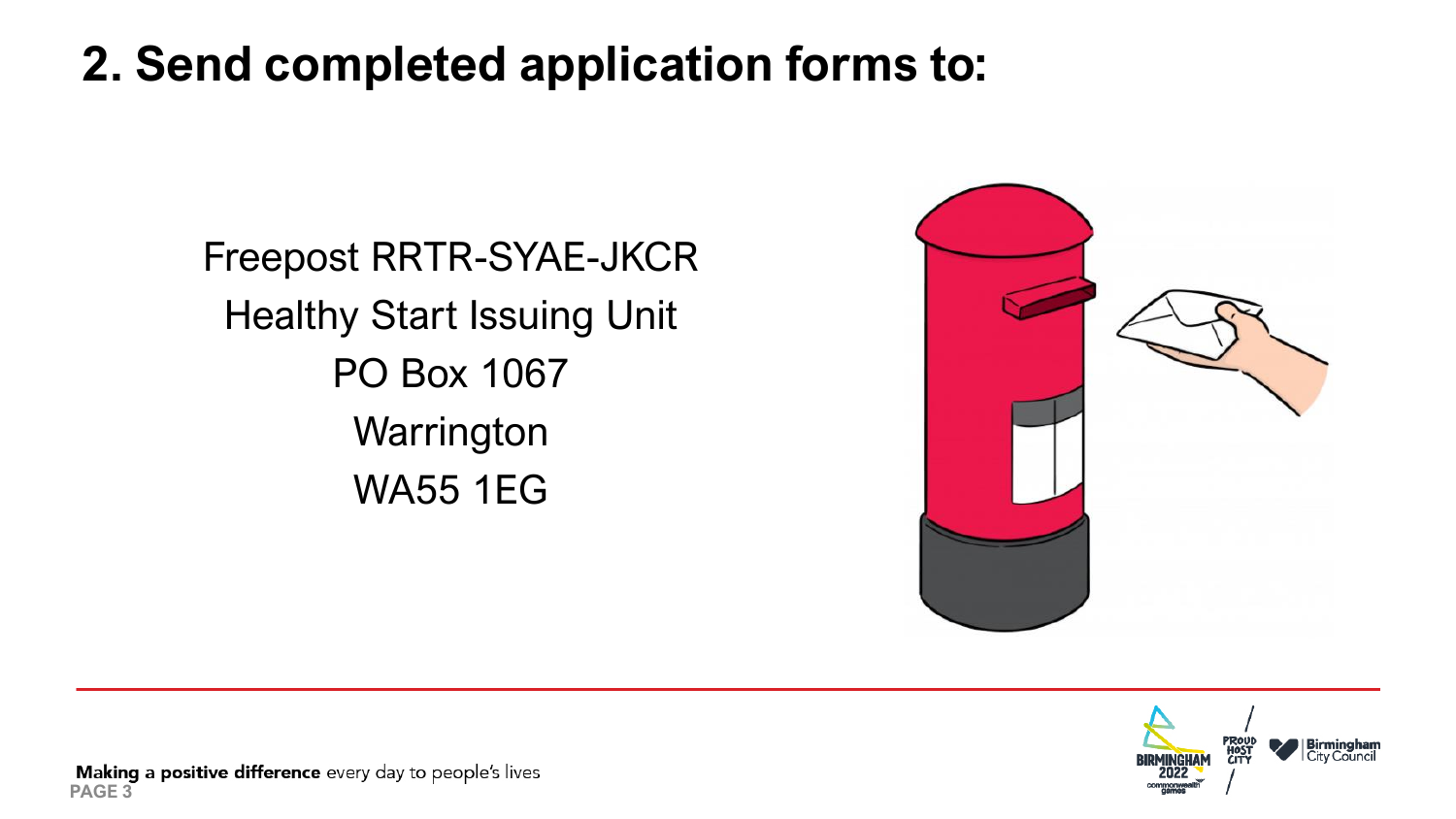#### **3. Don't have access to a digital device?**

If you do not have access to a digital device to complete the application form online or need a translator, you can complete the application form by phone, contact the helpline:

#### **0345 607 6823**

(phone charges apply)



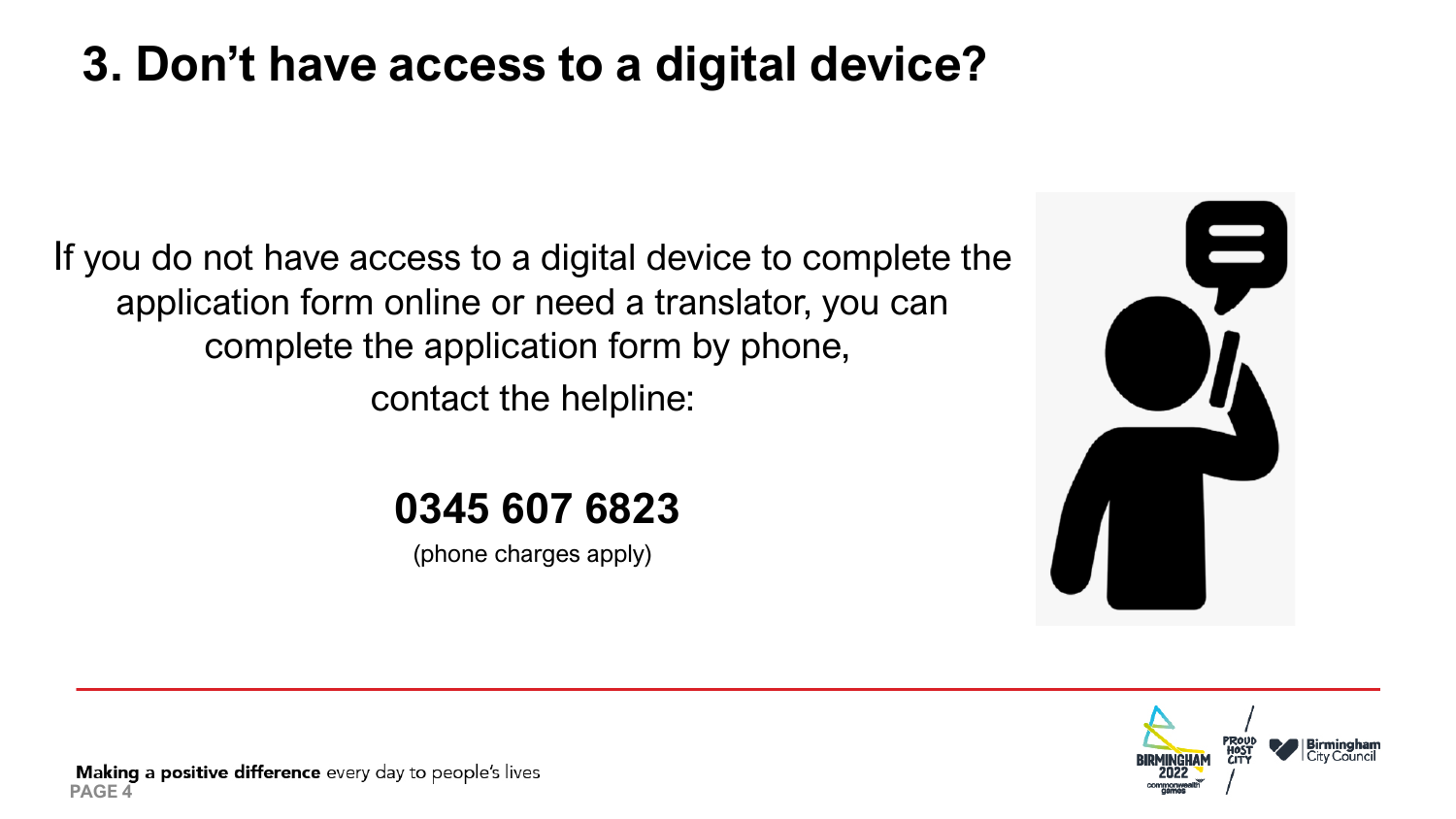# **4. Families with No Recourse to Public Funds (NRPF)**

Children whose parent/guardian meet the financial eligibility criteria and excluded from claiming public funds because of their immigration status or lack of immigration status. Can now qualify for the temporary extension but you must meet the following criteria:

- You have parental responsibility for at least one British child, who is less than 4 years old
- Your family's take-home pay is less than £408 per month; and
- You are excluded from claiming public funds because of your immigration status or your lack of immigration status

Applicants must email ([Healthystartclaim@dhsc.gov.uk\)](mailto:Healthystartclaim@dhsc.gov.uk) stating they believe they qualify and DHSC will send out an application form (this application form is different to current form)